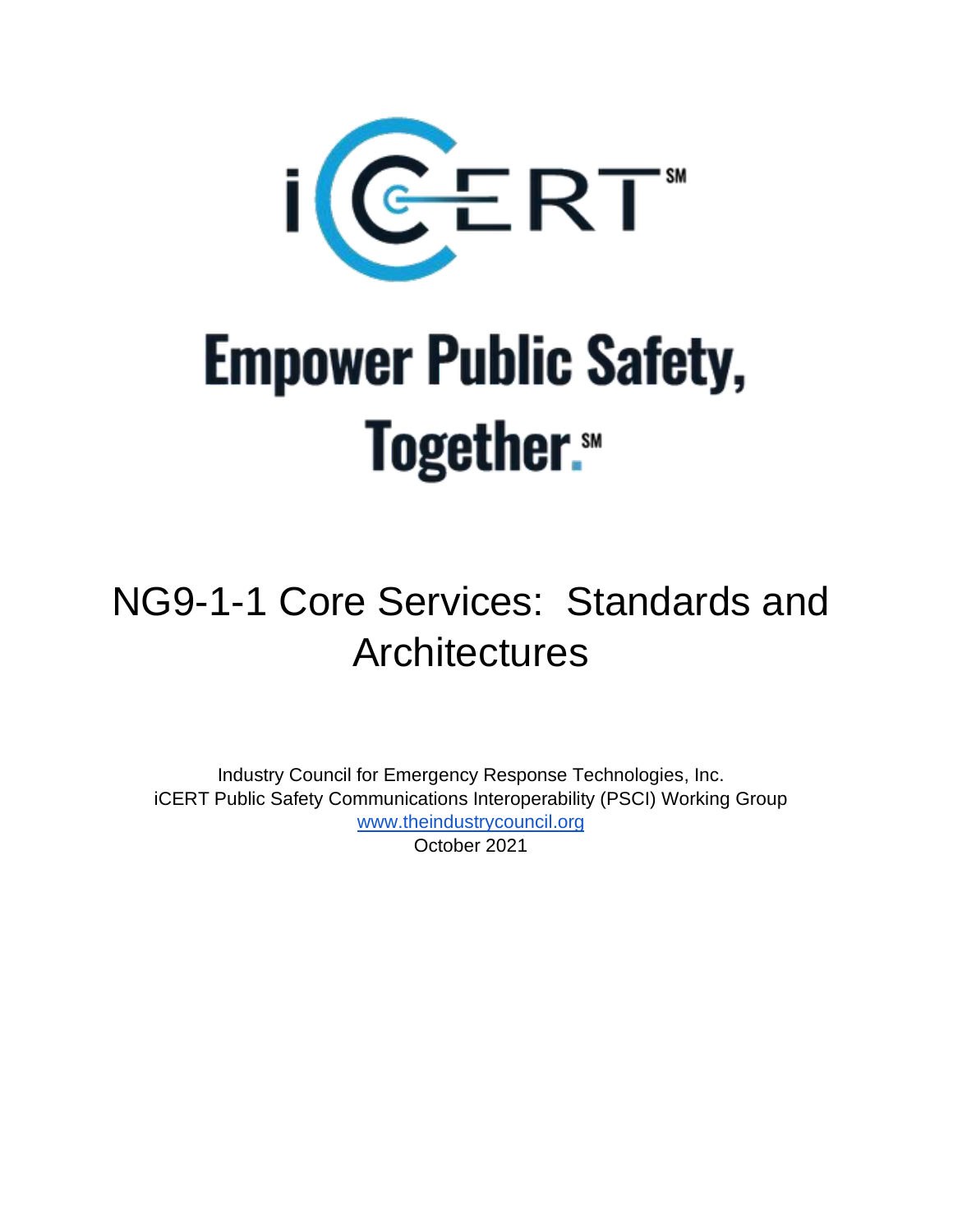## <span id="page-1-0"></span>Foreword

Now more than ever, the world's citizens need the technologies and innovation embodied in the emergency response technology, software, and communications industries. The Industry Council for Emergency Response Technologies, Inc. (iCERT) is proud of its history since 2005 as the exclusive trade association representative for emergency response technology hardware, software, and services providers.

iCERT's priorities include:

- 1) Advocating for *more and new* public safety technology funding at all levels of government;
- 2) Growing members' organic revenue, partnerships, and total market share with exclusive and unique iCERT **business-to-business** internal opportunities;
- 3) Advancing connectivity solutions for public safety in conjunction with next generation IPbased emergency calling, text, and multimedia communications;
- 4) Promoting understanding and adoption of advanced technologies in all public safety sectors - NG9-1-1, Artificial Intelligence, Big Data, Location Technologies, Communications Networks, CAD, Cloud-Based Systems, LTE, LMR, Recording, Dispatch, and Cybersecurity (to name a few); and
- 5) Ensuring that issues that unfairly burden or impede the introduction of new public safety / response technologies to the marketplace are explained and accommodated before decisions are made by federal, state, and local government agencies and/or regulators.

One of the ways iCERT accomplishes these goals is through cooperative member-driven efforts, such as this white paper, which capture leading edge experiences and best practices that provide both educational and practical benefits to readers and practitioners

iCERT members know that history has repeatedly proven business leaders' expertise can assist public policymakers and government emergency communications professionals as they address complex choices regarding the installation, use, and maintenance of advanced communications, public safety, and related technologies. iCERT uses the trade association format to refine this process so that our members maximize their potential both as individuals and as organizations to achieve their desired objectives.

On behalf of iCERT's members and the emergency response technology industry, thank you for reviewing this information, and we hope that it is of benefit. Comments and questions are always welcome. Thank you.

**George Kelemen** Executive Director iCERT

> To learn more, or to join iCERT, go to [www.theindustrycouncil.org.](http://www.theindustrycouncil.org/) To contact iCERT, [executivedirector@theindustrycouncil.org](mailto:executivedirector@theindustrycouncil.org)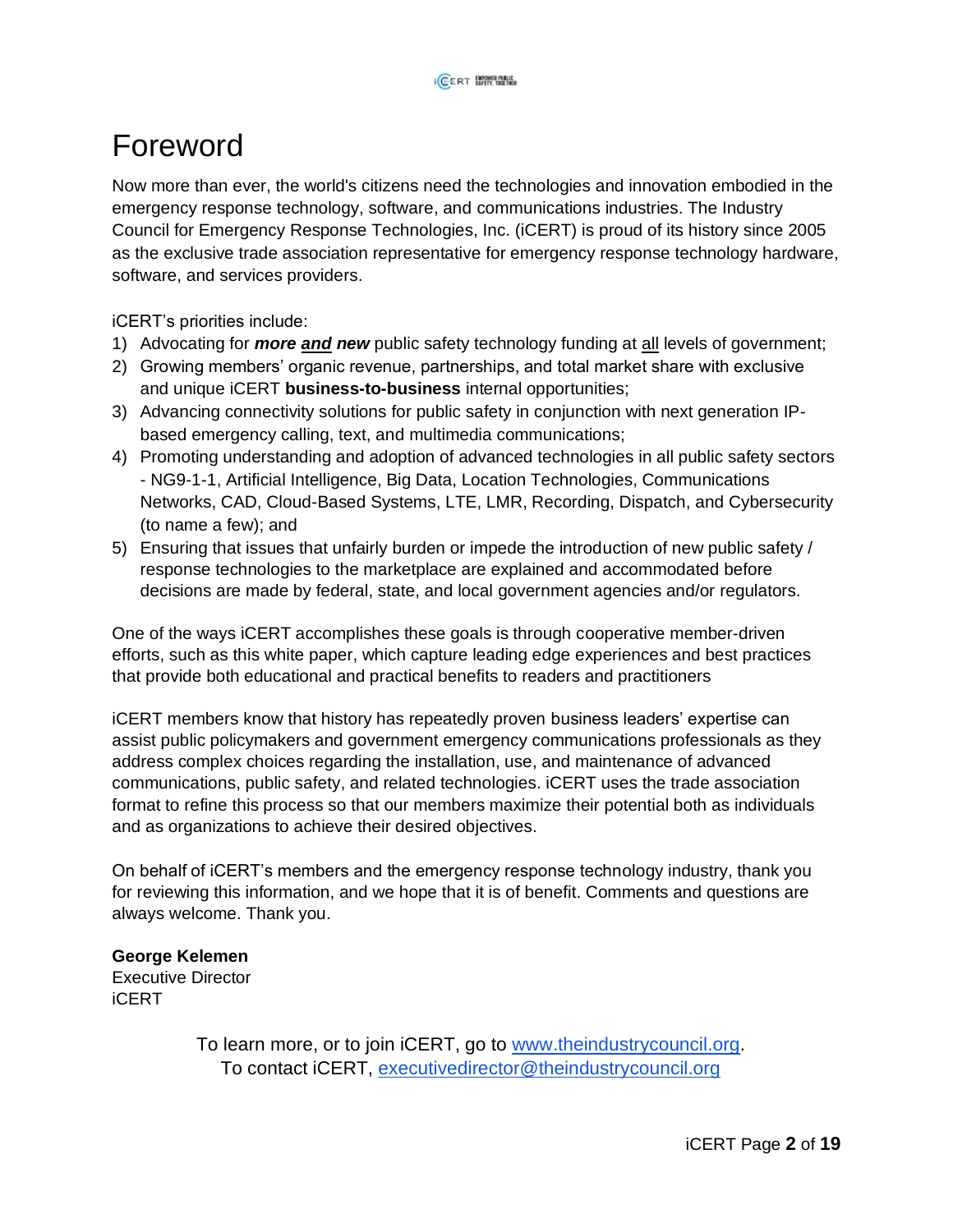## <span id="page-2-0"></span>**Table of Contents**

| iCERT Public Safety Communications Interoperability (PSCI) Work Group Members 4 |  |
|---------------------------------------------------------------------------------|--|
|                                                                                 |  |
|                                                                                 |  |
|                                                                                 |  |
|                                                                                 |  |
|                                                                                 |  |
|                                                                                 |  |
|                                                                                 |  |
|                                                                                 |  |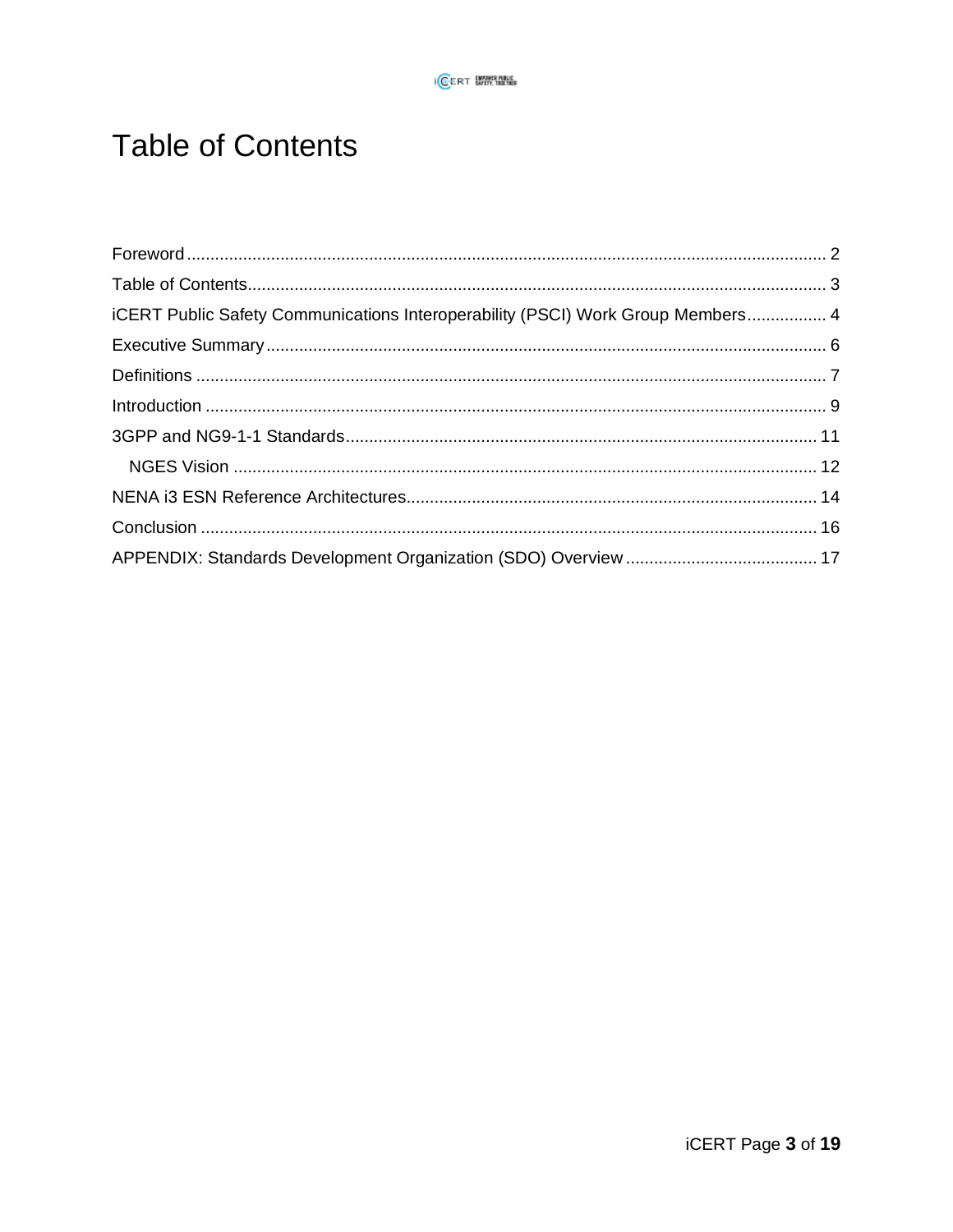# <span id="page-3-0"></span>iCERT Public Safety Communications Interoperability (PSCI) Work Group Members

| Name                  | <b>Working Group Role</b> | Company                          |
|-----------------------|---------------------------|----------------------------------|
| Ray Paddock           | Chair                     | Inteliquent                      |
| Al Brisard            | Vice Chair                | Exacom                           |
| <b>Brian Anderson</b> | Member                    | Avaya                            |
| lan Carpenter         | Member                    | Valid <sub>8</sub>               |
| <b>Mark Fletcher</b>  | Member                    | 911Inform                        |
| Jeanna Green          | Member                    | T-Mobile                         |
| <b>Jared Hertzker</b> | Member                    | Comtech                          |
| Michael Hooker*       | Member                    | T-Mobile                         |
| KaeVon LeGrande       | Member                    | The Digital Decision             |
| Erik Loberg           | Member                    | GeoComm                          |
| Bill Mertka *         | Member                    | Synergem                         |
| Christian Militeau*   | Member                    | <b>Bandwidth</b>                 |
| <b>Jackie Mines</b>   | Member                    | <b>Mission Critical Partners</b> |
| William Pellegrini    | Member                    | Intrado                          |
| <b>Tom Sands</b>      | Member                    | The Digital Decision             |
| Jason Shugart         | Member                    | <b>INdigital</b>                 |
| Mike Tedder           | Member                    | <b>Rapid Deploy</b>              |
| <b>Jeff Torres</b>    | Member                    | Verizon                          |
| Fabricio Velez*       | Member                    | <b>Nokia</b>                     |
| Chuck Vick*           | Member                    | Verizon                          |
| <b>Jeff Wittek</b>    | Member                    | <b>Motorola Solutions</b>        |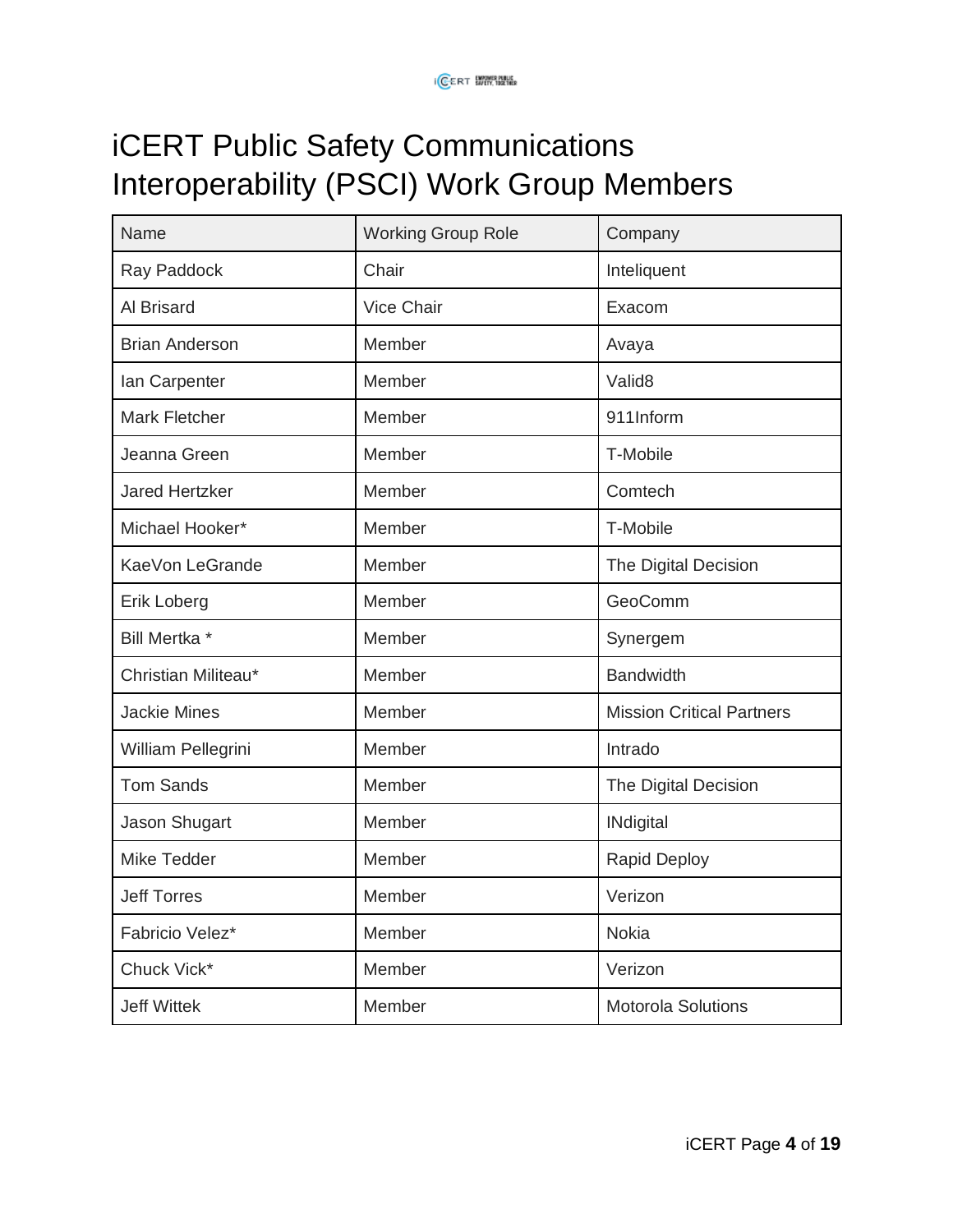\* This white paper was developed by a broad cross section of industry representatives with significant expertise in Next Generation 9-1-1 standards, technologies and systems. iCERT wishes to give special acknowledgement to Michael Hooker, Bill Mertka, Christian Militeau, Fabricio Velez, and Chuck Vick for their significant contributions to its development.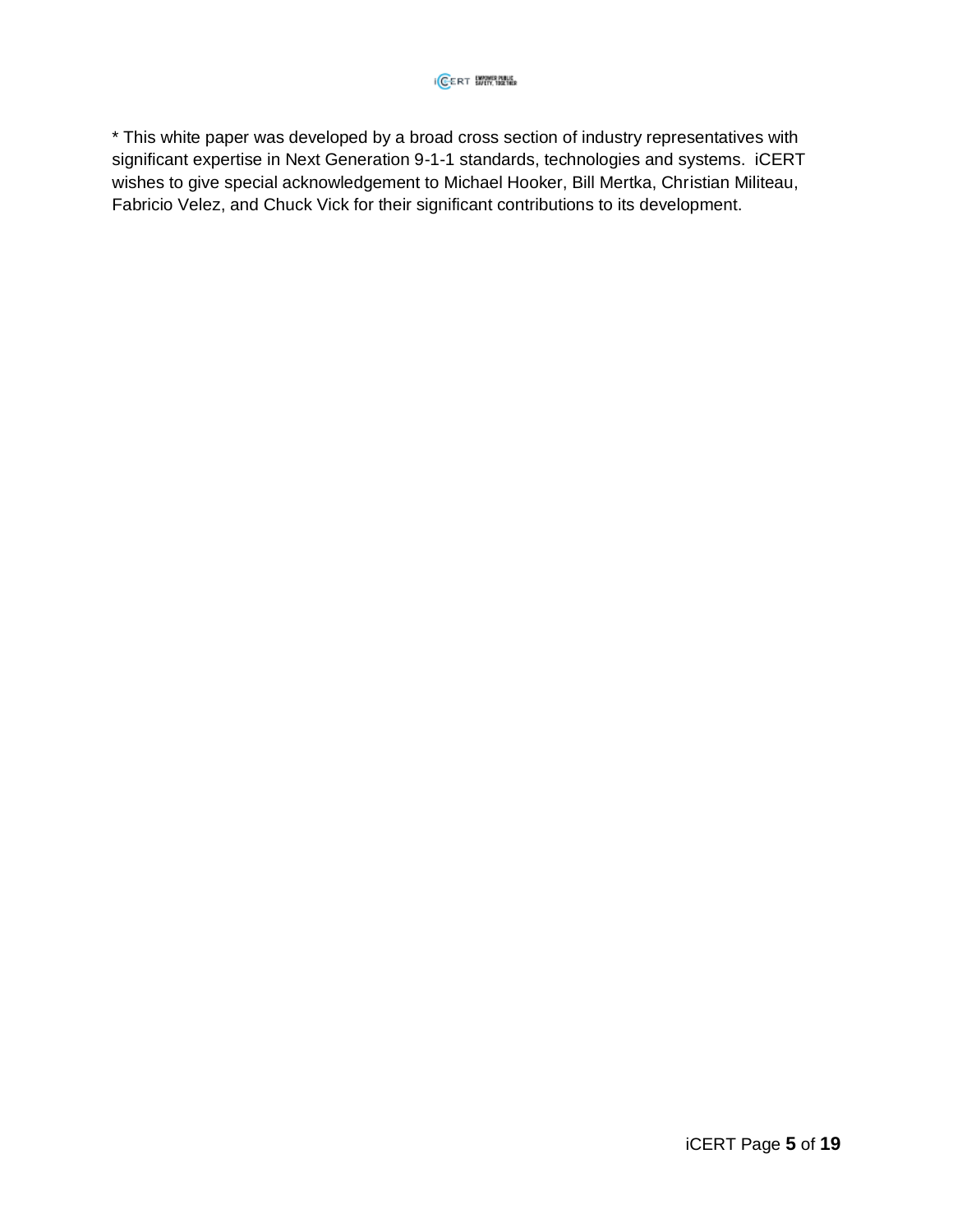## <span id="page-5-0"></span>Executive Summary

Next Generation 9-1-1 (NG9-1-1) planning and implementation is increasing nationwide. A key success factor in NG9-1-1 deployment is that such systems should be open standards-based to the greatest extent possible. Open standards promote competition and interoperability and play a key role in enabling a resilient end-to-end system capable of providing the seamless flow of multimedia and additional incident data from citizens to both Public Safety Answering Points (PSAPs) and First Responders (FRs) that NG9-1-1 was intended to facilitate.

This white paper is part of iCERT's contribution to the national dialogue regarding architectural options available to implement the National Emergency Number Association (NENA)<sup>1</sup> STA-010 i3 standard for NG9-1-1 (referred to as the "i3 standard" throughout this white paper). There are currently two architectural options available for implementing the signaling and media control functions of NG9-1-1 Core Services (NGCS).

- The first is described in the NENA i3 standard itself.
- The second is an 3GPP<sup>2</sup> IMS-based option described in a standard developed by the Alliance for Telecommunications Industry Solutions (ATIS)<sup>3</sup>.

This whitepaper clarifies the relationship between these two architectural options and their associated standards and describes how they fit into the broader NG9-1-1 emergency services environment.

As a trade association, iCERT represents the interests of many of the nation's emergency response technology hardware, software, and services vendors. Therefore, iCERT recognizes the validity of both architectural options described above. They are intended to be compatible and are designed to be complementary. For more information on iCERT's policy position with regarding to NG9-1-1 standards, see the Policy Statement on NG9-1-1 released coincident with this white paper.

<sup>&</sup>lt;sup>1</sup> http:/[/www.nena.org](http://www.nena.org/)

<sup>2</sup> The 3rd Generation Partnership Project (3GPP) is an umbrella term for a number of standards organizations which develop protocols for mobile telecommunications. <http://www.3gpp.org/>See also Footnote 13.

<sup>3</sup> https://www.atis.org/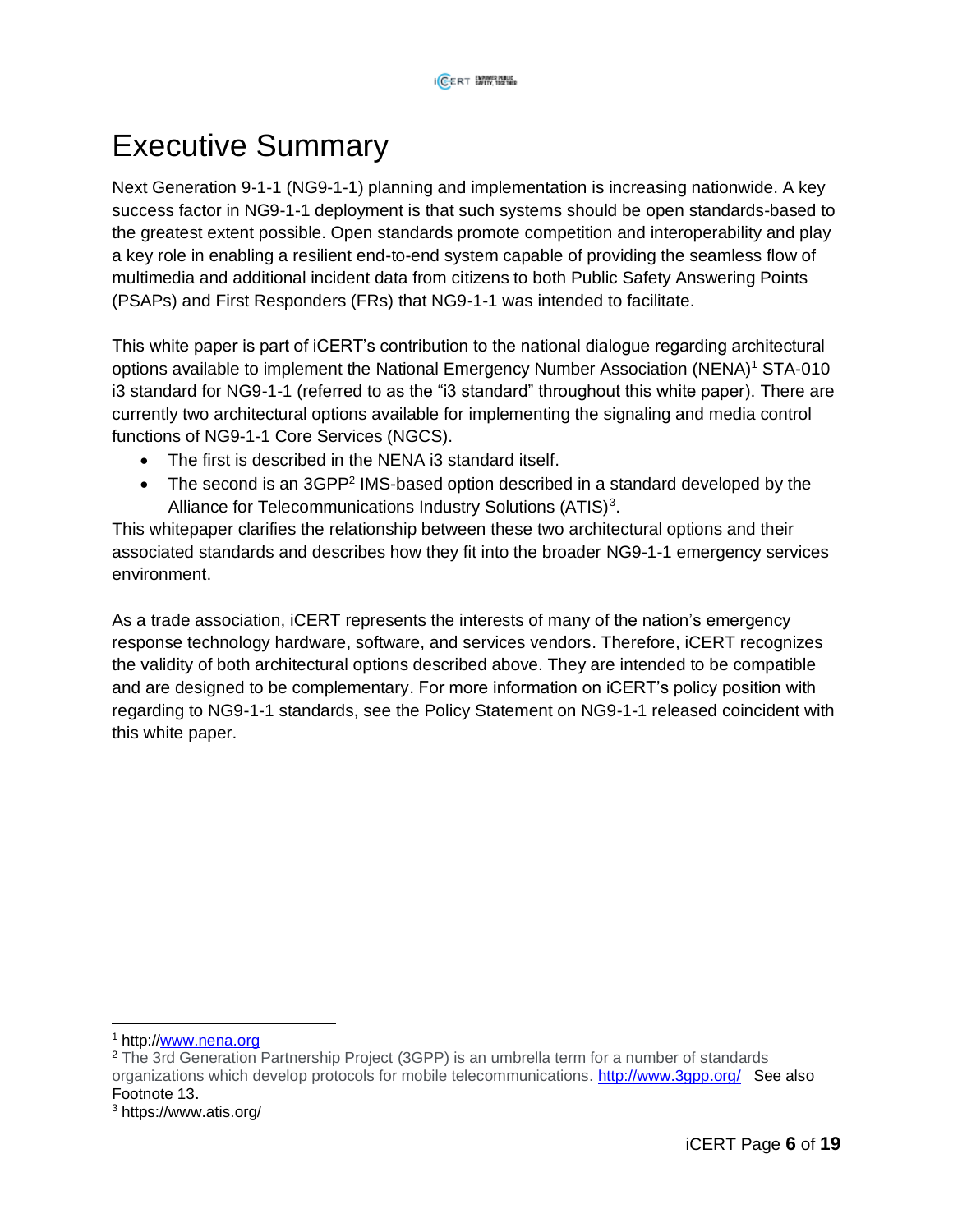## <span id="page-6-0"></span>**Definitions**

The body of literature related to NG9-1-1 standards uses various terms and definitions when describing systems and components that constitute NG9-1-1. This section documents some of the terms that can be found in the standards and literature and is intended to aid the reader in understanding the concepts presented in this whitepaper. Acronyms are spelled out where appropriate.

**Emergency Services Network (ESN)**. ESN is the network infrastructure providing the interconnecting emergency call routing services between Originating Service Provider (OSP) networks that originate 9-1-1 calls and the PSAPs that answer them. Legacy E9-1-1 ESNs based on TDM technology are being transitioned to NG9-1-1 ESNs based on IP technology.

**IMS Multimedia Emergency Sessions (MES).** Support of media other than speech or Global Text telephony (GTT) is referred to as IMS multimedia emergency session in the 3<sup>rd</sup> Generation Partnership Project (3GPP) specifications<sup>4</sup>. The media types that may be supported during an IMS MES include voice, real-time video, real-time text (RTT), session-mode text-based instant messaging, file transfer, etc. ATIS standards<sup>5</sup> define multimedia emergency services (MMES) as next generation emergency services utilizing real-time voice, video, and text between citizens and public safety. In this white paper MES, multimedia emergency call, Total Conversation emergency call, and MMES are used interchangeably.

**Multimedia Emergency Services (MMES)**. MMES<sup>6</sup> are next generation emergency services utilizing real-time session-based text and other multimedia, including voice, that are based on trusted applications in support of non-voice communications between citizens and Public Safety. MMES provide secure transport of messaging and media content, and location information of the reporting device to Public Safety, in addition to providing two-way voice emergency communications between citizens and Public Safety. It is assumed that the User Equipment (UE) has a Session Initiated Protocol (SIP)<sup>7</sup> client capable of initiating a MMES session and the Common IMS common network will forward that request to an emergency network capable of handling the session.

**Next Generation Emergency Services (NGES)**. NGES represents the end-to-end flow of realtime location data, multimedia emergency sessions, and other emergency data between citizens, emergency communications centers (ECCs), and first responders. As a result, it

https://access.atis.org/apps/group\_public/project/details.php?project\_id=918

<sup>&</sup>lt;sup>4</sup> 3GPP TS 22.101 service principles for Public Land Mobile Networks (PLMNs).

https://www.etsi.org/deliver/etsi\_ts/122100\_122199/122101/15.07.00\_60/ts\_122101v150700p.pdf <sup>5</sup> ATIS-0700015 implementation of 3GPP common IMS emergency procedures for IMS origination and ESInet/legacy selective router termination.

https://access.atis.org/apps/group\_public/project/details.php?project\_id=918

<sup>6</sup> ATIS-0700015 implementation of 3GPP common IMS emergency procedures for IMS origination and ESInet/legacy selective router termination

<sup>7</sup> [https://en.wikipedia.org/wiki/Session\\_Initiation\\_Protocol](https://en.wikipedia.org/wiki/Session_Initiation_Protocol)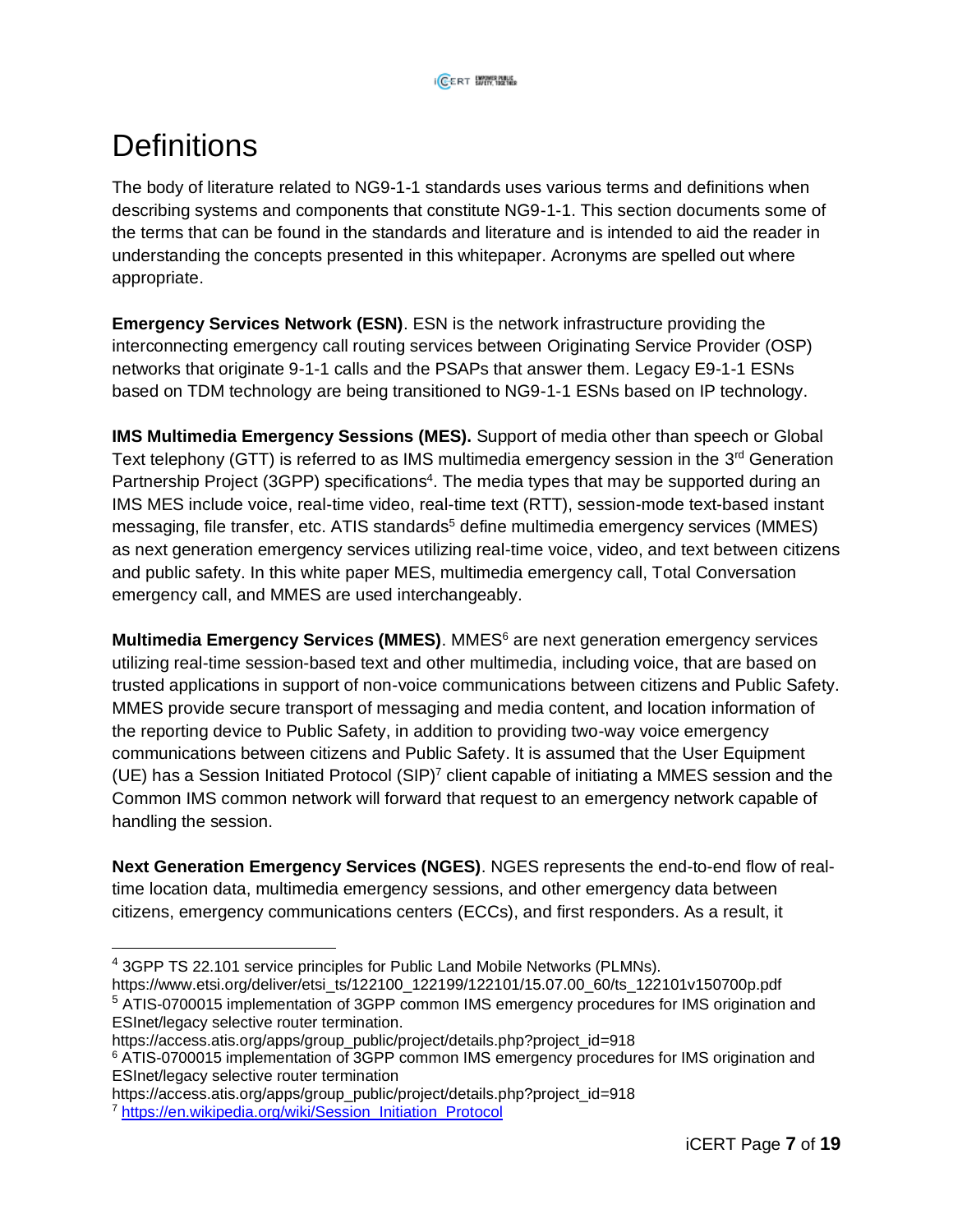incorporates OSP networks, NG9-1-1 systems, and Public Safety Broadband Networks (PSBNs; see definition below) and seeks to achieve full interoperability and integration between these network components.

**Next Generation Emergency Services Network (NG ESN)**. A NG ESN is defined as an "end state" IP-based NG9-1-1 ESN providing transit, routing, and other services required to support multimedia emergency sessions between OSPs and ECCs using the Emergency Services IP Network (ESInet) as the transport medium for this data.

**Next Generation 9-1-1 Core Services (NGCS).** NGCS are defined as the functional elements making up the set of services needed to process, control, route, and deliver multimedia emergency sessions and emergency data between OSPs and ECCs connected via the ESInet.

**Public Safety Broadband Network (PSBN).** An interoperable broadband communications network used by first responders to communicate with each other and acquire and share information during emergencies, planned events, and day-to-day events. The PSBN delivers specialized mission-critical services to public safety users.

**Note:** Wireless networks through specialized design or specialized applications have evolved to provide the capabilities required by first responders, but not all networks that provide service to Public Safety have these capabilities and, therefore, not all networks serving Public Safety can be considered PSBNs. As noted below, First Responders may also communicate via other radio networks, such as Land Mobile Radio systems, while simultaneously using PSBN services. The term PSBN is used throughout this white paper for the reader's convenience; however, the determination of what is considered a PSBN is not included in the scope of this white paper, and iCERT is not taking a position on this determination.

**Next Generation Public Safety Answering Point (NG PSAP)**. A NG PSAP is a PSAP capable of receiving IP-based signaling, multimedia, and additional incident data for delivery of emergency calls conformant to the NENA i3 standard. A NG PSAP is also referred to as an Emergency Communications Center (ECC) and the terms are used interchangeably in the white paper.<sup>8</sup>

<sup>&</sup>lt;sup>8</sup> APCO Project 43 broadband implications for the PSAP, August 2017.

https://psc.apcointl.org/2017/08/14/apco-releases-report-on-broadband-implications-for-the-psap/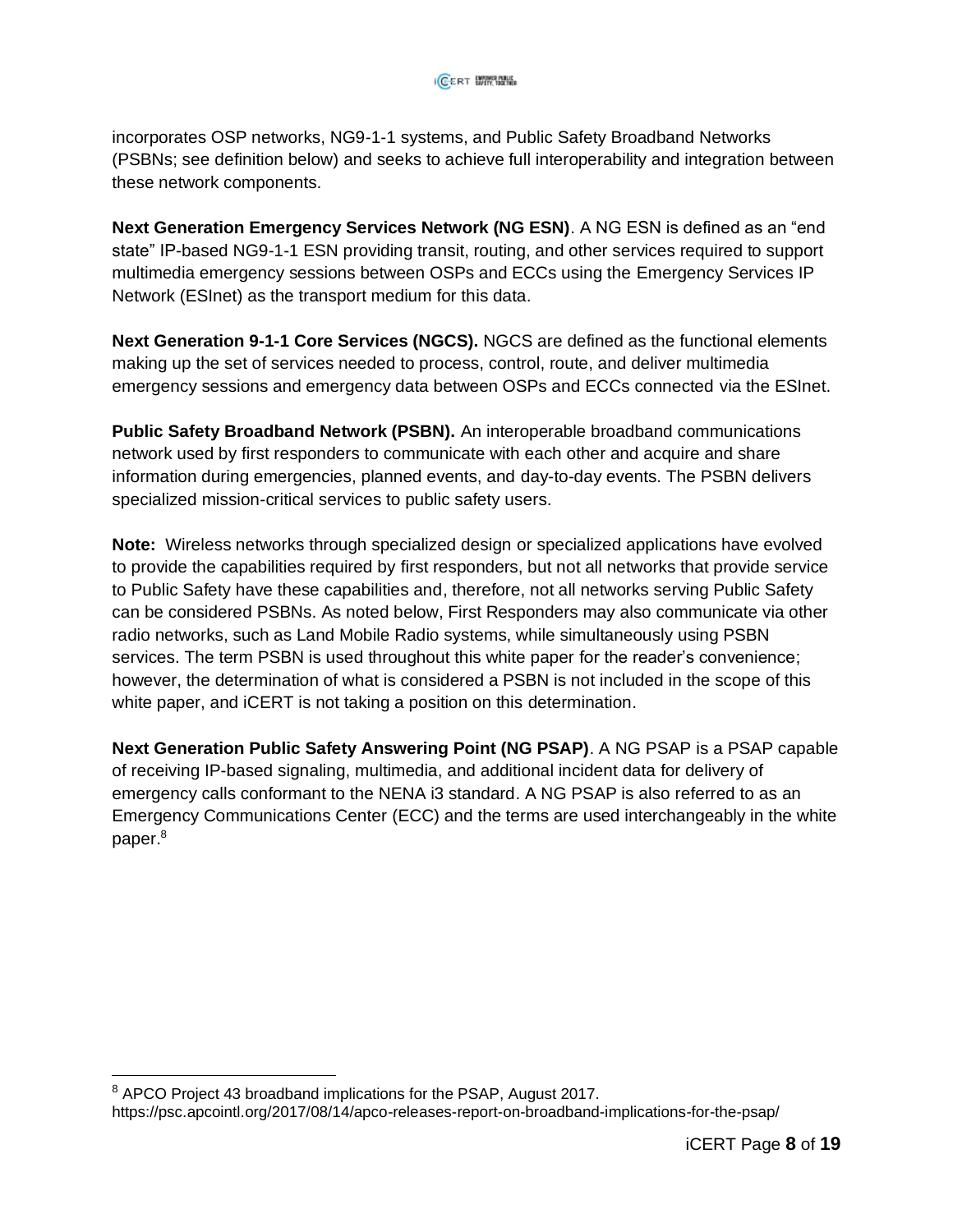## <span id="page-8-0"></span>**Introduction**

NG9-1-1 promises to yield significant benefits to the public and to the emergency response community. By transitioning the nation's 9-1-1 systems to more advanced communications technologies, NG9-1-1 will improve emergency response, increase system redundancy and resiliency, and enhance national security. However, NG9-1-1 is more than a simple technology upgrade. It is part of a broader effort to align our nation's emergency response systems with commercially available communication technologies that are prevalent around the world.

Today, citizens and first responders alike use Internet Protocol (IP)-based communications networks that support a host of multimedia applications. The long-term vision of NG9-1-1, referred to as "End State" NG9-1-1, is to transition today's legacy voice-only 9-1-1 systems to an all IP-based multimedia emergency services communications system. <sup>9</sup> By leveraging IP standards and technologies, NG9-1-1 will enable the transmission of videos, text, and additional data to NG PSAPs. NG PSAPs can then process and analyze this rich multimedia and data to share actionable intelligence with first responders in the field, providing an advanced end-to-end emergency response system that will improve situational awareness, shorten response times, and ultimately save lives.

Open technical standards are critical to the effective implementation and operation of NG9-1-1. The leading NG9-1-1 standard is The National Emergency Number Association (NENA) NENA-STA-010.3-2021<sup>10</sup> standard. There are currently two architectural options for implementing the signaling and media control requirements of the NGCS functional elements as specified in the i3 standard. Each of these options is based upon standards emanating from the Internet Engineering Task Force (IETF), the global standards development organization<sup>11</sup> (SDO) founded in 1986 to standardize the communications protocols used by the global Internet.

In an NG9-1-1 environment, NGCS replaces the legacy Selective Router (SR) and Automatic Location Information (ALI)-based E9-1-1 system infrastructure, while also adding additional features like multimedia processing, location-based routing, and other new features not yet available with the nation's legacy E9-1-1 systems. The NGCS functional elements making up the set of services needed to process, control, route, and deliver multimedia emergency sessions and emergency data between OSP networks and NG PSAPs connected via the (ESInet) can be placed into two distinct groups:

- Location & routing information
- Signaling & media control
- <sup>9</sup> NG9-1-1 system initiative, final system design document, DOT, February 2009. https://www.hsdl.org/?abstract&did=37393

<sup>10</sup> https://www.nena.org/page/i3\_Stage3

<sup>11</sup> https://www.ietf.org/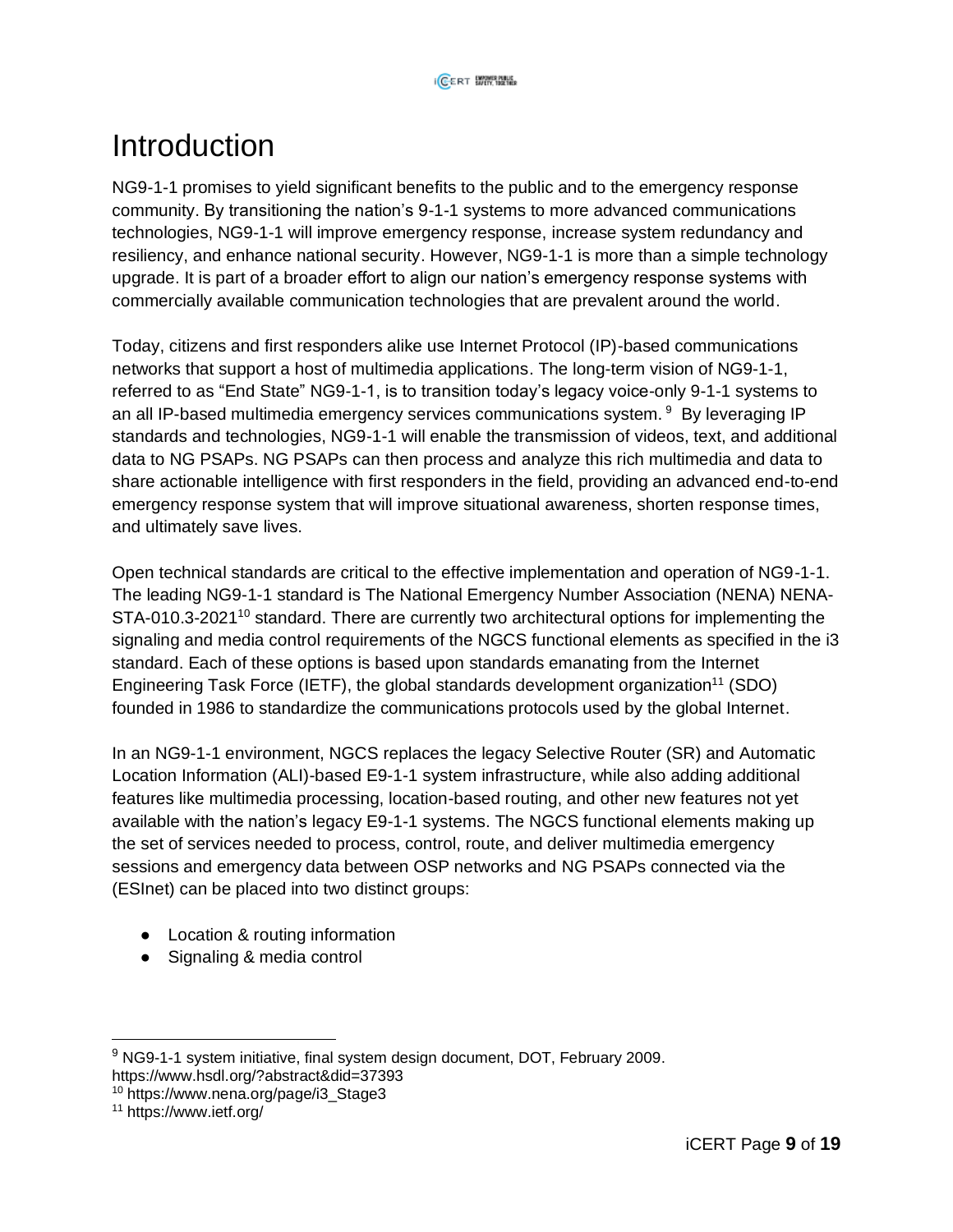The architectural options currently available to vendors implementing the NGCS signaling & media control functional elements consists of two (NG ESN) reference architectures as illustrated in [Figure 1:](#page-9-0)

- i3-based NG ESN (based on the NENA STA-010 i3 standard for NG9-1-1)
- IP Multimedia Subsystem (IMS)-based NG ESN (based on the NENA STA-010 i3 standard for NG9-1-1 and the Alliance for Telecommunications Industry Solutions ATIS– 0500032 standard for implementation of an IMS-based NG9-1-1 service architecture)<sup>12</sup>



Figure 1. NG ESN architectural options for the implementation of the i3 standard.

<span id="page-9-0"></span>This white paper summarizes the technical basis for each architectural option. iCERT views these architectural options are compatible and complementary by design. It is important to note that each is based upon i3 and IETF standards and each are viable alternatives for building standards-based, interoperable NG9-1-1 systems. The architectural option used by any given solution provider will depend on the technology in use by the organization deploying the system, its future technology plans, and the operational objectives of its end-user customers.

<sup>&</sup>lt;sup>12</sup> In November 2016 ATIS created the first of a series of standards for the North American market detailing how to implement signaling and media control functions for NG9-1-1 systems using IMS, an IP multimedia communications services architectural framework first standardized by the Third Generation Partnership Project (3GPP) in 2003. https://standards.globalspec.com/std/10160089/ATIS%200500032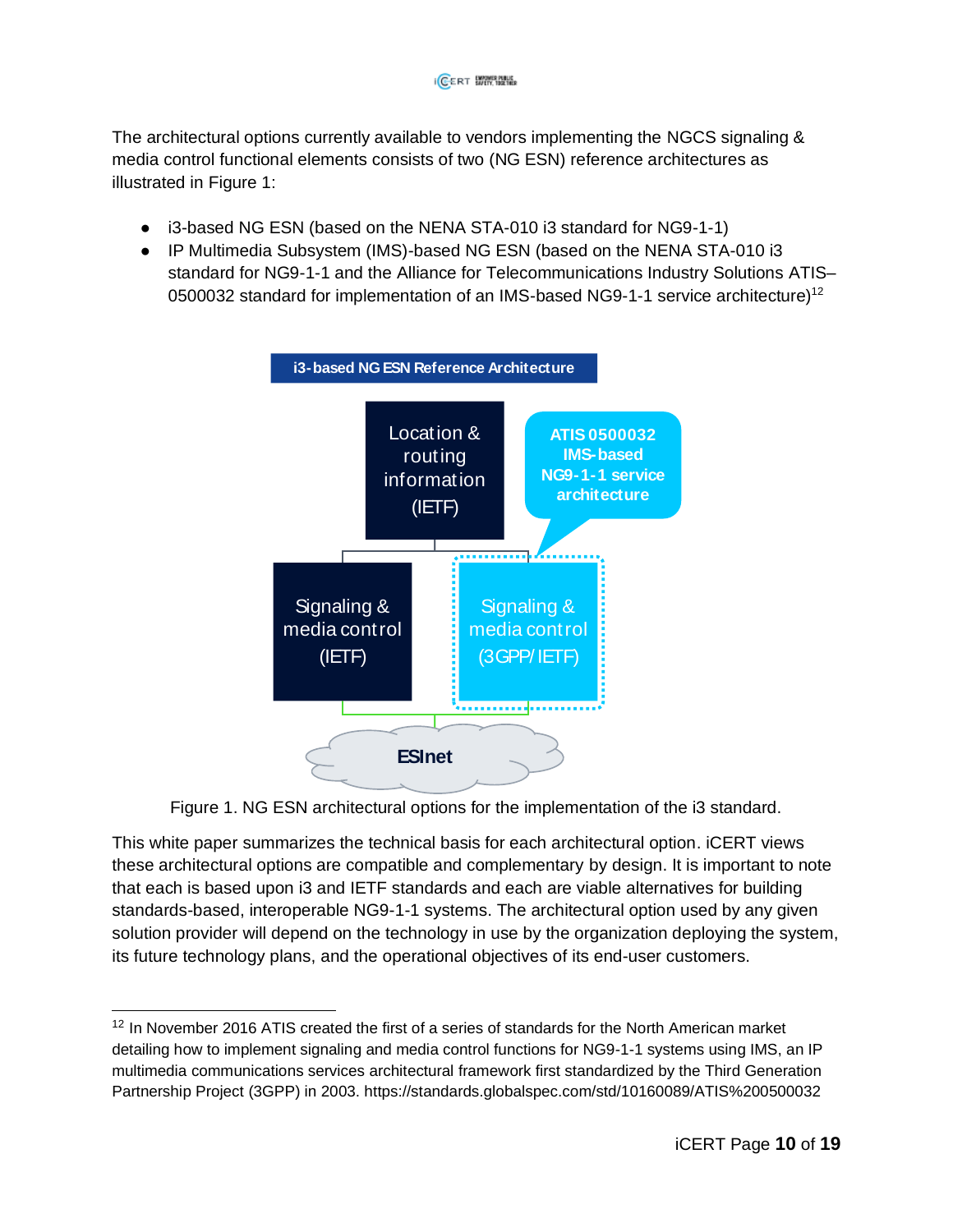iCERT hopes this white paper will help dispel industry confusion as it pertains to both architectural options, aid in technical understanding of the components of each architectural option, and assist the industry in building the interoperable NG9-1-1 systems the public needs and deserves.

## <span id="page-10-0"></span>3GPP and NG9-1-1 Standards

As previously stated, NG9-1-1 is part of a broader emergency response communications ecosystem that includes, among other functions, networks enabling consumer access to 9-1-1 systems and the PSBNs used to dispatch and facilitate communications with and between first responders. The citizen-to-authority access segment of this ecosystem is supported by wireless networks based on 3GPP standards.<sup>13</sup> First responders are also adopting 3GPP-based wireless services, while continuing to use Land Mobile Radio (LMR) systems.

[Figure 2](#page-10-1) illustrates how the "End State" NG9-1-1 vision fits into the broader emergency response ecosystem. NG9-1-1 standards, working in conjunction with 3GPP wireless standards, enable the end-to-end, secure, and seamless flow of real-time location, multimedia emergency sessions, and additional emergency data between citizens, NG PSAPs, and first responders.



<span id="page-10-1"></span>Figure 2. End-to-end secure and seamless flow of real-time location, multimedia emergency sessions (voice, video, RTT), and emergency data

<sup>&</sup>lt;sup>13</sup> In 2019 approximately 80% of 911 calls originated from mobile phones

<sup>[</sup>https://www.nena.org/page/911Statistics] in the United States, and approximately 90% of mobile subscriptions used 4G/LTE technology based on standards developed by 3GPP; a consortium of SDOs that includes ATIS (in the Americas), the European Telecommunications Standards Institute (ETSI), and five other SDOs representing Japan, China, Korea, and India. 3GPP's initial goal was to promote the development of global standards for third generation (3G) wireless networks but it has gone on to standardize both fourth generation (4G) and fifth generation (5G) wireless technologies as well.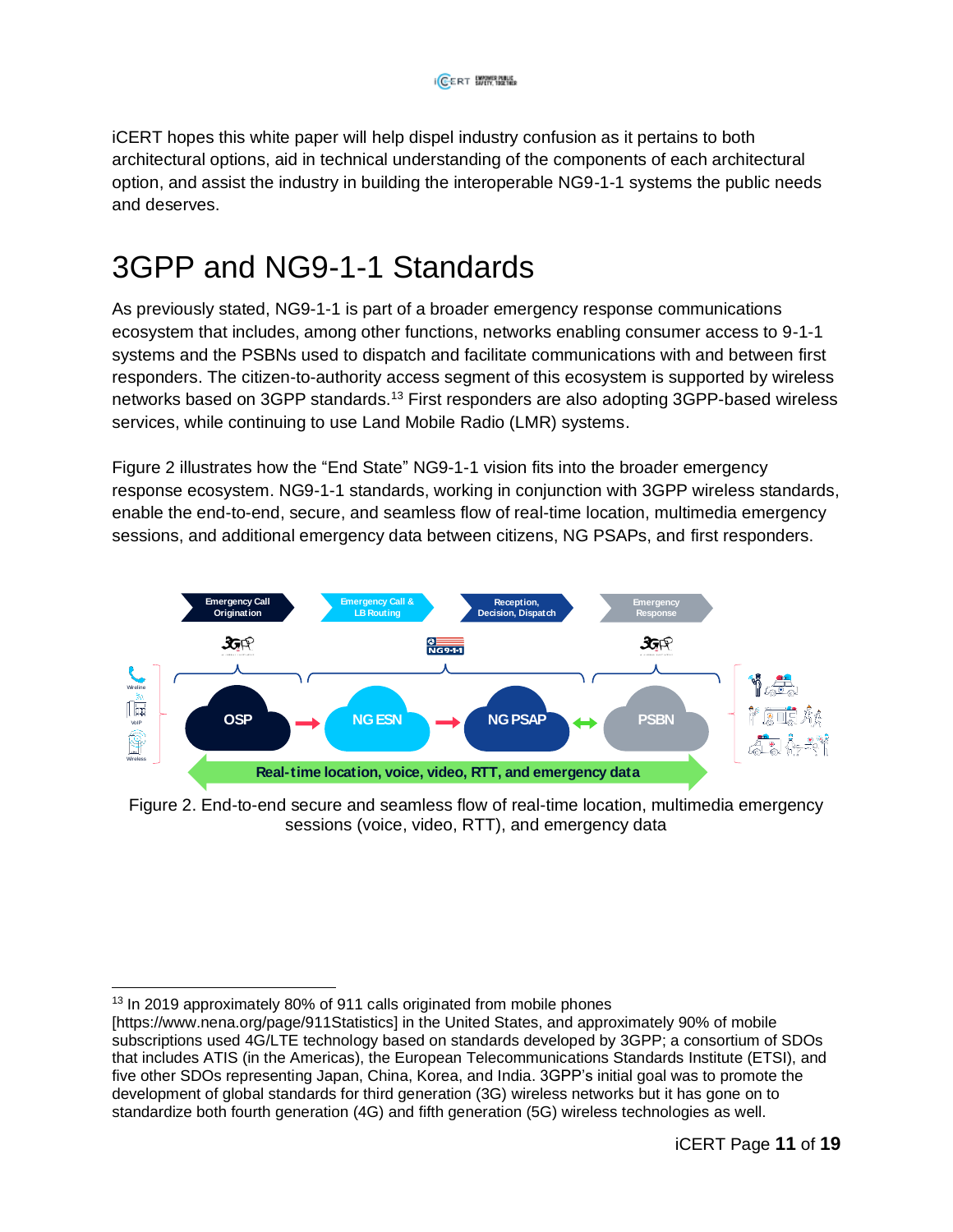This flow of information requires full interoperability of 3GPP-based OSP<sup>14</sup> networks, NG ESNs, NG PSAPs, and 3GPP-based PSBNs as well as the support of the following capabilities across the end-to-end incident call flow:

- OSPs: i3 SIP interface for originated emergency calls, emergency caller's location discovery and information, and support of MES from IP-based devices as well as multimedia emergency data from "Internet of Things" devices.
- NG ESNs: "end state" NG9-1-1 systems supporting call and multimedia control, locationbased routing, service mapping, and location configuration.
- NG PSAPs: i3 SIP interface to enable receipt of native SIP sessions without the need of intervening gateways, MES and emergency caller's location support, and NG9-1-1 integrated dispatch/CAD.
- PSBNs: public safety MES support<sup>15</sup>, public safety devices location discovery and information, and NG PSAP  $\leftrightarrow$  PSBN integration.

## <span id="page-11-0"></span>NGES Vision

The NGES vision is achieved when OSP networks deliver MES with location and supplemental data to NG ESNs over SIP interfaces. NG ESNs then process, control, and route MES (including the emergency caller's location information) to NG PSAPs who in turn can process, analyze, and exchange "actionable intelligence" with first responders via PSBNs.

[Figure](#page-12-0) *3* lists some of the relevant standards to which End State systems must conform in order to enable the end-to-end exchange of real-time location, MES, and emergency data in the NGES vision.

*Once a year, the National 911 Program (also referred to as the "911 Implementation and Coordination Office" or "ICO") publishes a comprehensive list of standards related to NG9-1-1 16 [.](#page-12-0)* 

<sup>&</sup>lt;sup>14</sup> The FCC Task Force on Optimal PSAP Architecture (TFOPA) highlighted the importance of including IMS systems requirements in the planning of NG9-1-1 systems. IMS and ESInets – see Section 4.3.6 https://transition.fcc.gov/pshs/911/TFOPA/TFOPA\_FINALReport\_012916.pdf "

<sup>&</sup>lt;sup>15</sup> NPSTC use cases & requirements for public safety MMES, November 2012.

https://www.npstc.org/download.jsp?tableId=37&column=217&id=2597&file=Use\_Cases\_Rqmts\_PS\_MM ES\_Report\_revC\_121106.pdf

<sup>&</sup>lt;sup>16</sup> NG9-1-1 standards and identification review, August 2020.

https://www.911.gov/pdf/National\_911\_Program\_NG911\_Standards\_Identification\_Analysis\_2020.pdf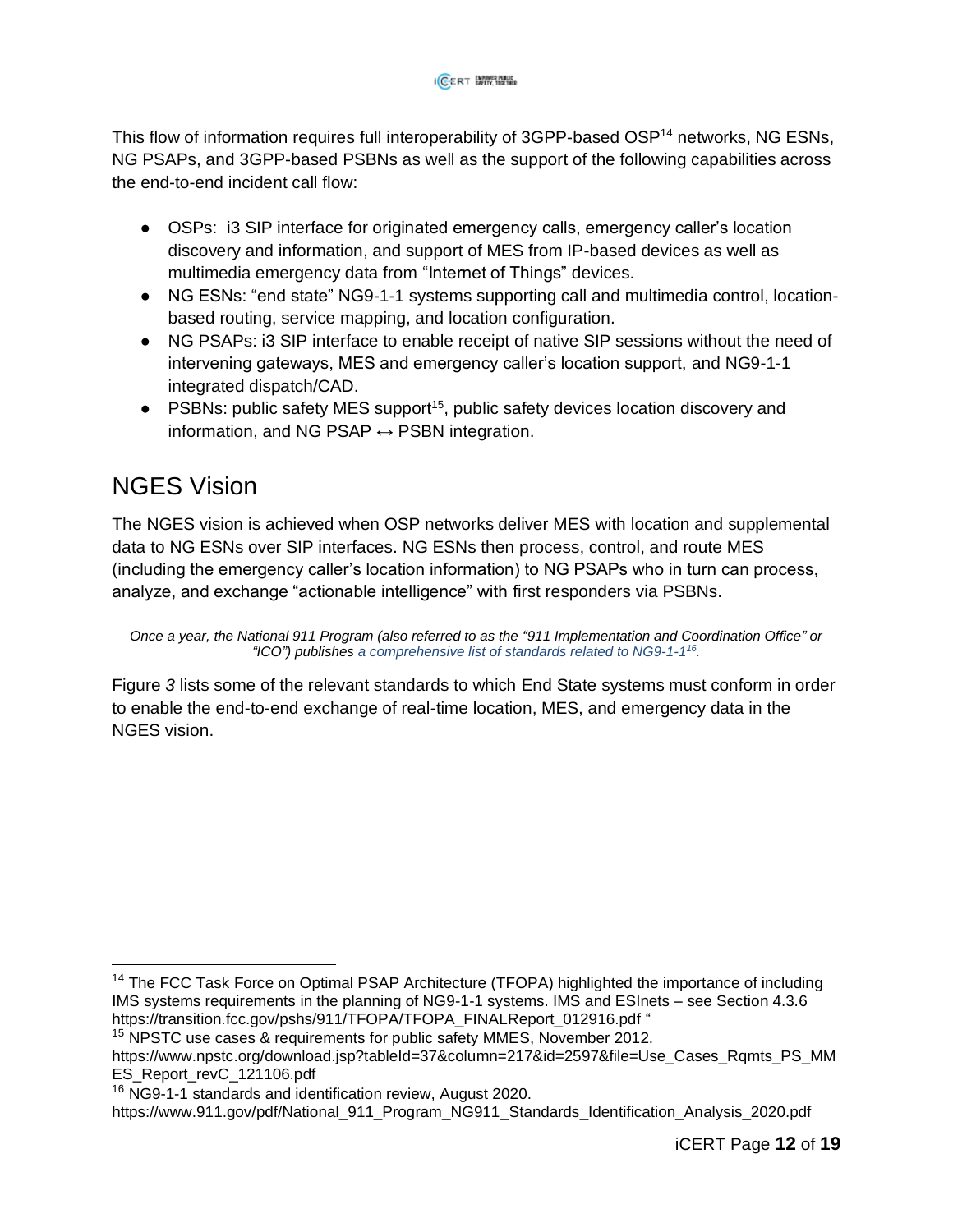

<span id="page-12-0"></span>Figure 3. NGES vision and relevant standards to enable end-to-end seamless flow of real-time location, MES and emergency data between citizens, NG PSAPs, and FRs.

A brief overview of the applicable standards to OSPs, NG ESN, and PSBN is below:

- 3GPP and ATIS standards applicable to OSP networks cover the service principles for 3GPP wireless networks, the elements in the IMS Core Network (CN) required to enable IMS-Based multimedia emergency services and procedures.
- The NENA i3 standard provides a baseline architecture along with a detailed set of functional elements (known as NGCS), technical interfaces, and defines the protocols and procedures for supporting IP-Based multimedia emergency communications from OSPs to NG PSAPs.
- 3GPP standards applicable to PSBNs cover the enablers for Mission Critical Services such as Evolved Multimedia Broadcast Multicast Services, Group Communication System Enablers, Proximity Services, Mission-Critical Push-To-Talk, Mission-Critical video, Mission-Critical data, and the interworking between PSBN and LMR systems.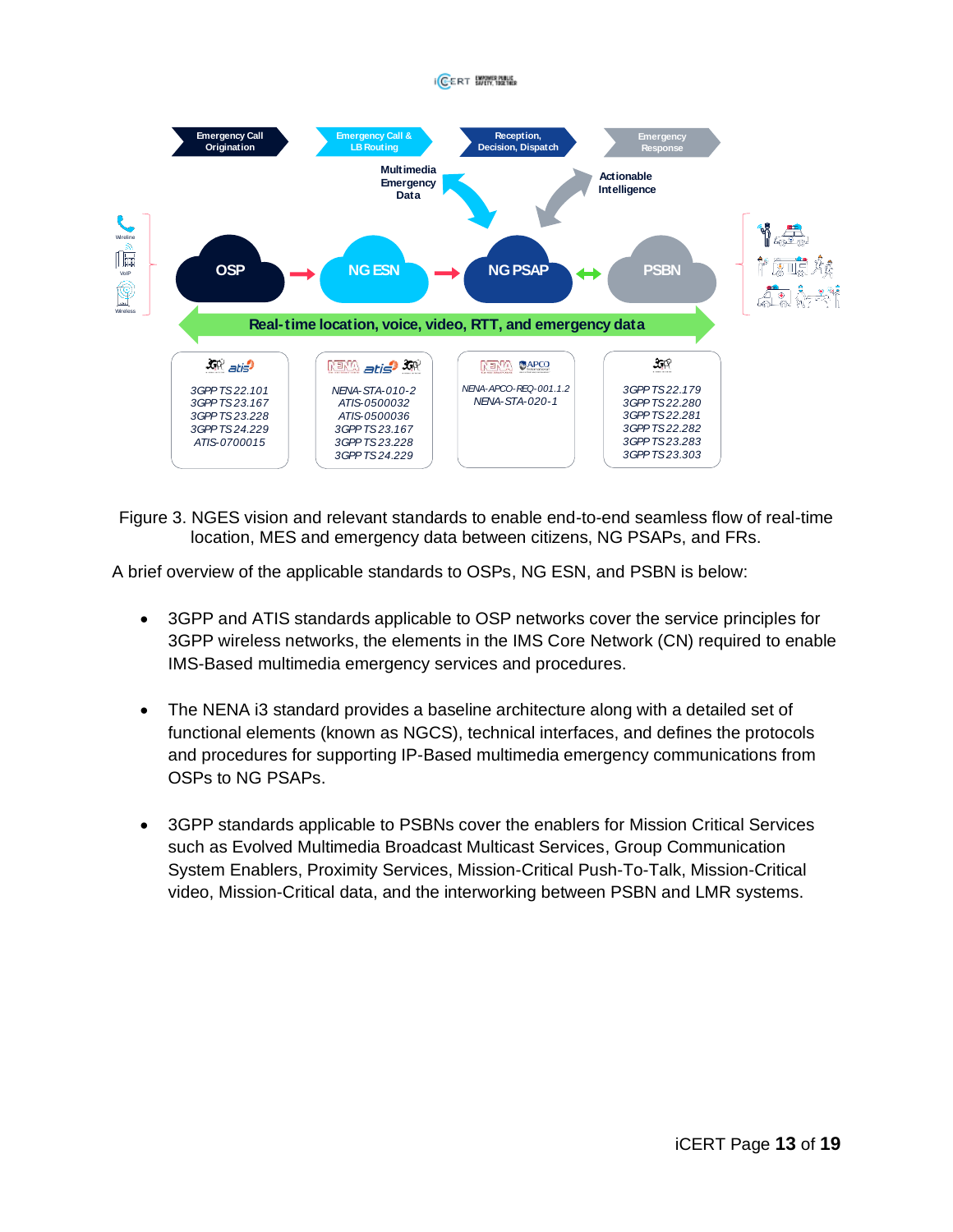## <span id="page-13-0"></span>NENA i3 ESN Reference Architectures

Initially, NENA evaluated two architectural options for the implementation of functional elements and interface specifications of the i3 standard: <sup>17</sup>

- Generic SIP-based architecture (based on IETF internet standards)
- IMS-based architecture (based on 3GPP/IETF standards)

NENA chose to develop the i3 standard based on a generic SIP-based architecture and published version 2 of the standard in September 2016. NENA completed version 3 of the i3 standard in July 2021. ANSI formally accepted NENA i3v3 as an ANSI American National Standard (ANS) in October 2021.

The NENA i3 architecture working group consigned the work of defining and developing an IMSbased architecture that conformed to the signaling and media control functions requirements defined in the i3 specification to ATIS. In November 2016, ATIS completed the ATIS-0500032 standard for implementation of an IMS-based NG9-1-1 service architecture to provide transit, routing, and other services required to support citizen-to-authority MES between OSP networks and NG PSAPs.

The ATIS-0500032 standard provides an architectural option for implementing the signaling & media control functions defined in the i3-based NG ESN reference architecture using IMS CN functional entities which are part of the IMS platforms used by operators of 3GPP-based mobile broadband networks (see [Figure 1\)](#page-9-0).

In [Figure](#page-14-0) *4*, location and routing information functions for both signaling and media control options rely on the functional elements defined in the NENA i3 standard. This further serves to emphasize the ongoing importance of the i3 standard for complete NG9-1-1 systems, regardless of the implementation option chosen for signaling and media control functions. The "bridge" between the location & routing information functions defined in the i3 standard and the signaling and media functions specified in the ATIS-0500032 standard is the LoST interface. The i3 standard defines the LoST interface and its procedures to exchange Service URN and location information to determine the next hop in the emergency call routing.

<sup>17</sup> NENA-08-002 functional and interface standards for NG9-1-1, version 1.0, December 2007. https://cdn.ymaws.com/www.nena.org/resource/collection/2851C951-69FF-40F0-A6B8- 36A714CB085D/NENA\_08-002-v1\_Functional\_Interface\_Standards\_NG911\_i3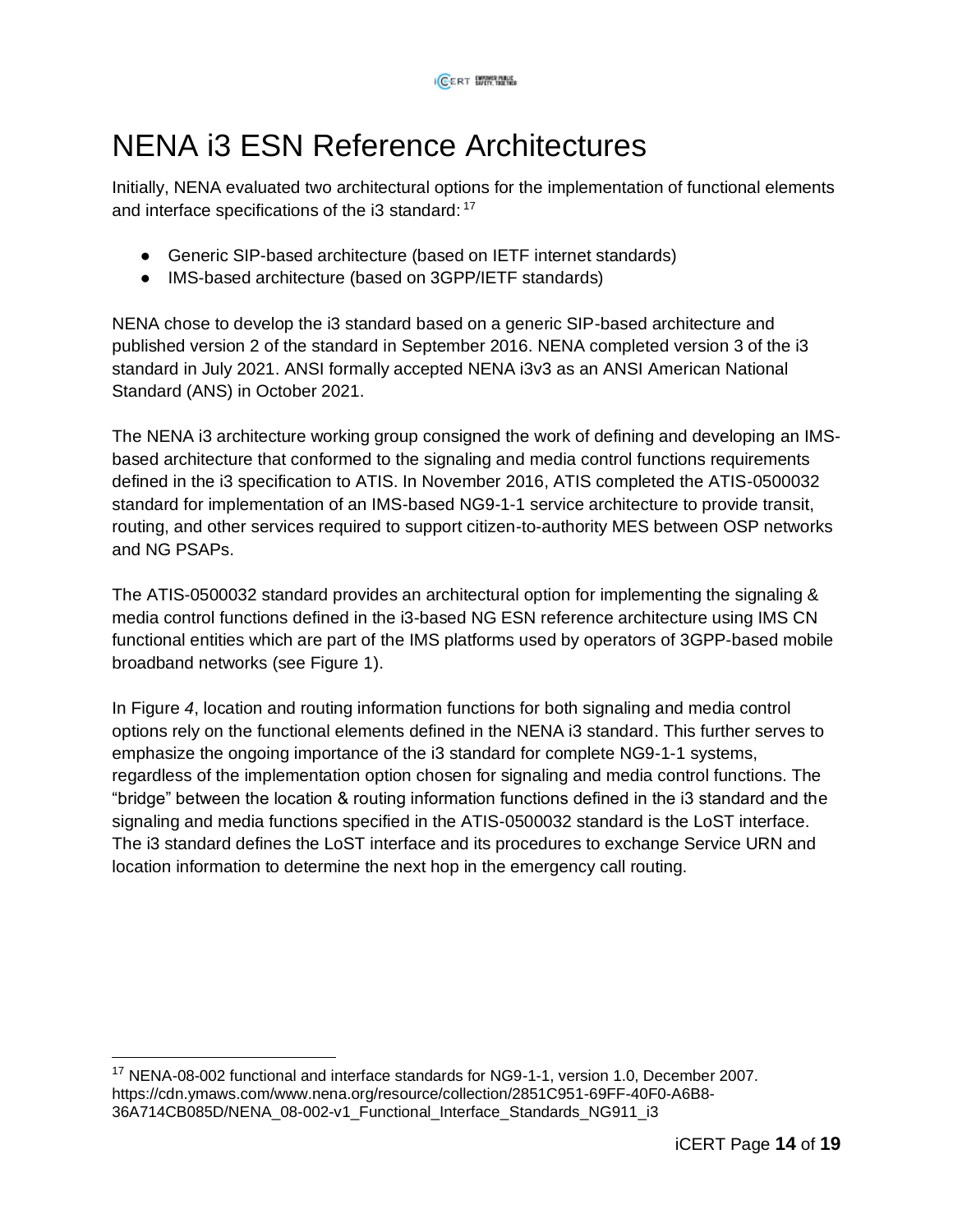#### **ICERT WOMERPULLE**



Figure 4. NENA STA-010 and ATIS-0500032 NG ESN reference architectures

<span id="page-14-0"></span>ATIS' goal was to produce a standard method for operators of mobile broadband networks to offer NG9-1-1 services using their IMS platforms, while maintaining consistency and interoperability with the design goals and interfaces of the NENA i3 standard. ATIS' IMS-based NG ESN architecture is also complemented by the i3 standard to address the interconnection from legacy OSP networks as well as emergency calls delivered to legacy PSAPs.

The ATIS-0500032 and ATIS-0500036<sup>18</sup> standards also ensure the IMS-based NG ESN architecture is fully compatible and seamlessly interoperable with the i3-based NG ESN architecture. This ensures a NG PSAP can interconnect effectively with both an i3-based NG ESN or an IMS-based NG ESN.

<sup>&</sup>lt;sup>18</sup> ATIS-0500036 standard for IMS-based next generation emergency services network interconnection. https://global.ihs.com/doc\_detail.cfm?document\_name=ATIS%200500036&item\_s\_key=00767955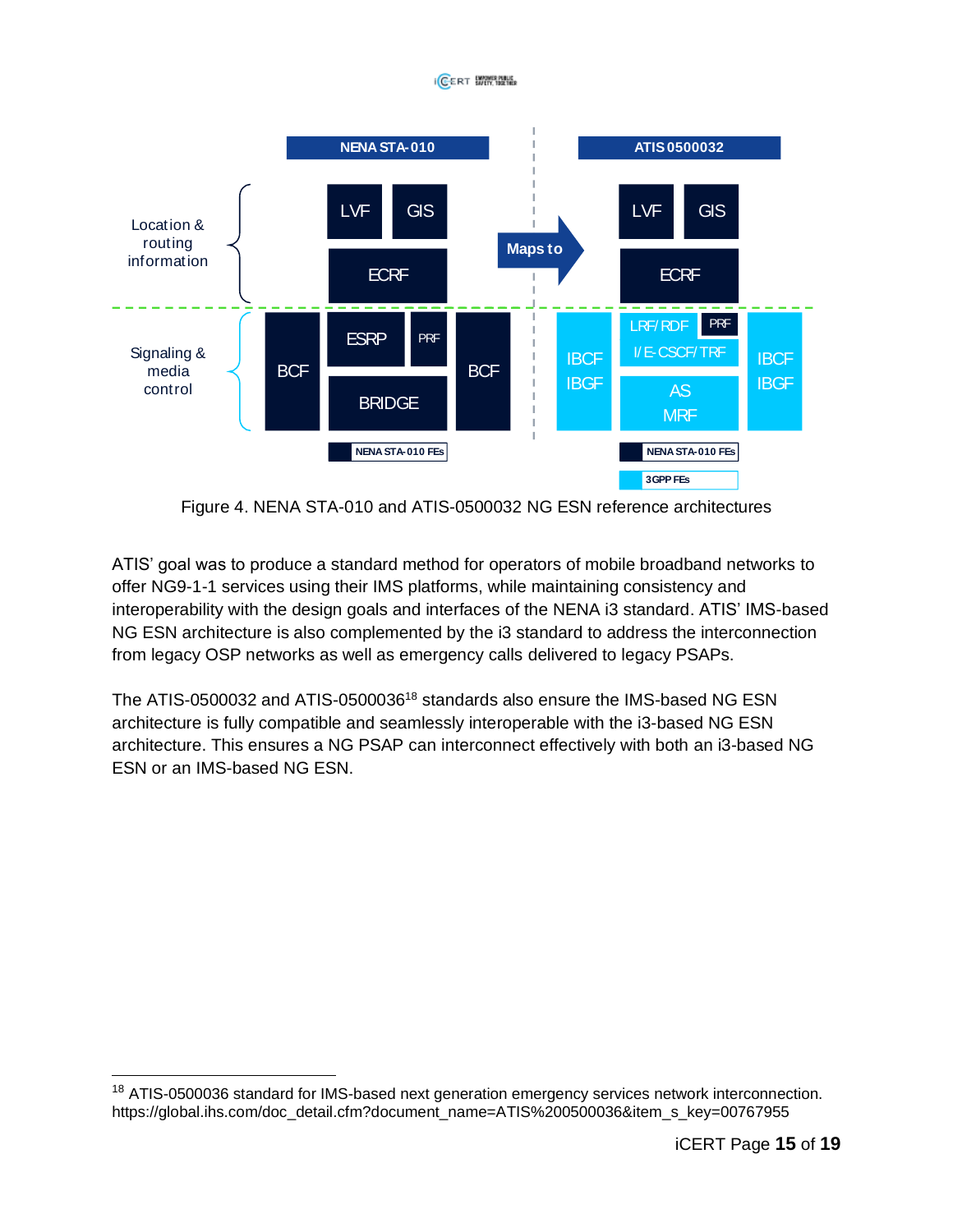## <span id="page-15-0"></span>**Conclusion**

NG9-1-1 standards will play a critical role in advancing the future vision of NGES by supporting the integration and full interoperability of OSP networks, NG ESNs, NG PSAPs, and PBSNs. Regarding NG ESNs, the ATIS-0500032 and NENA-STA-010 standards both offer acceptable options for implementing the signaling and media control functions within a NG ESN. Moreover, they are intended to be compatible and designed to be complementary. Both ATIS IMS-based and NENA i3-based NG ESN architectural options have their respective place in today's NG9-1- 1 environments, and both are supported by iCERT for the roles they play in the overall NG9-1-1 ecosystem.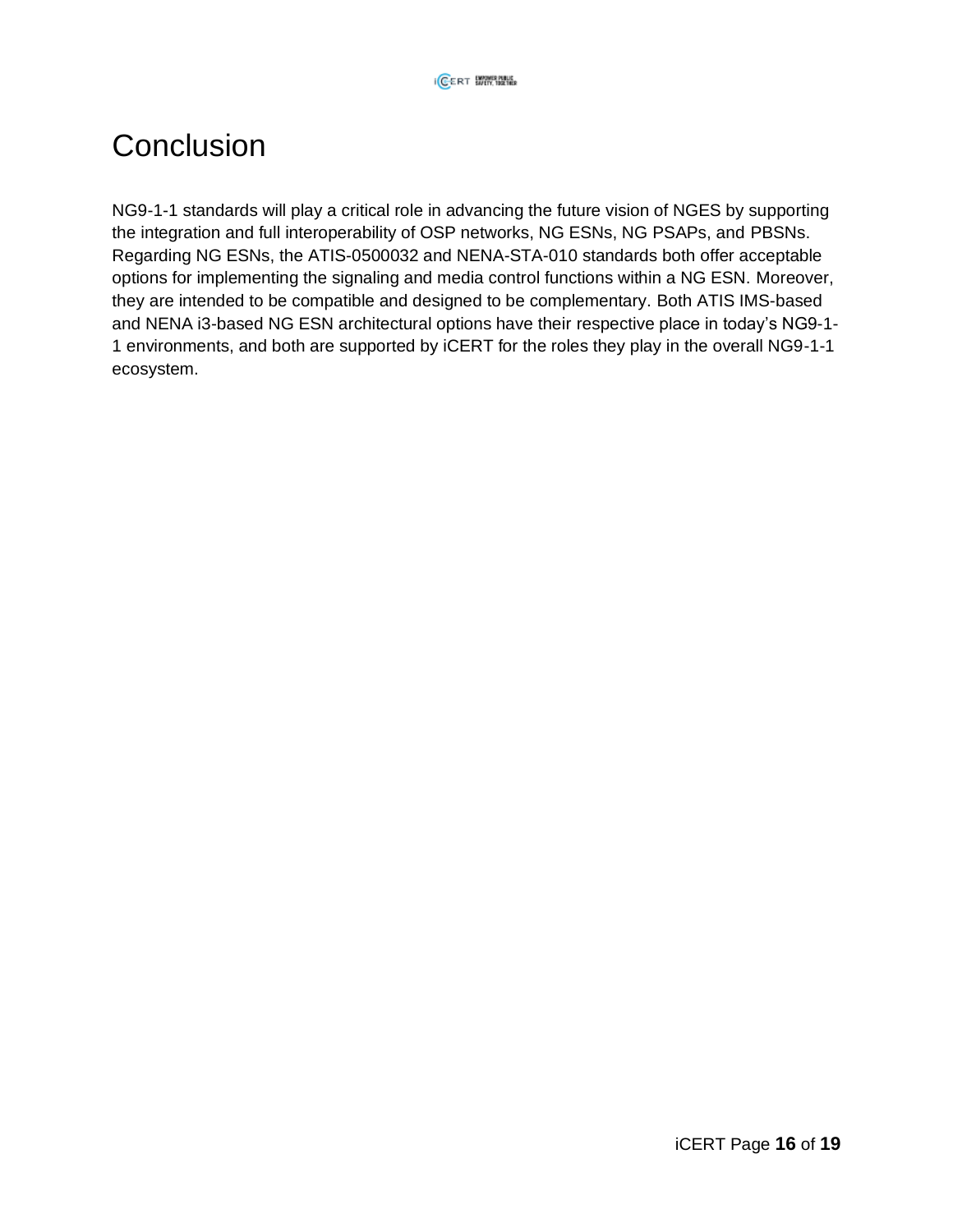# <span id="page-16-0"></span>APPENDIX: Standards Development Organization (SDO) Overview

Having set the stage of the white paper's intent, it's relevant to consider some facts about each SDO behind the i3 / IMS standard architectural options. The following paragraphs discuss some of the standards and technologies developed by each SDO that has worked on the issue of architectural options for implementing the signaling and media control requirements in the i3 standard.

## **3 rd [Generation Partnership Project \(3GPP\)](https://www.3gpp.org/)**

In today's highly mobile society, approximately 80% of 9-1-1 calls originate from multimediacapable wireless communications networks<sup>19</sup>. These networks conform to the standards developed by the 3rd Generation Partnership Project or 3GPP and are operated by Commercial Mobile Radio Service (CMRS)<sup>20</sup> providers. Today, first responders are starting to leverage these same 3GPP-based wireless networks to access mission-critical services in the field. Legacy LMR and public safety broadband will continue to co-exist for some time in the public safety ecosystem. While the trend towards moving mission-critical voice from being exclusively LMRbased is unmistakable, certain LMR features, like highly survivable subscriber equipment (SE) and higher penetration signaling, not easily addressed by today's PSB systems, will insure a mixed first responder technology environment, consisting of both legacy LMR and 3GPP-based broadband systems, will exist for some time.

Given the global significance of 3GPP standards to modern communications networks, it is pertinent to briefly explain what 3GPP is and where the organization came from. 3GPP was originally founded in December 1998 by uniting the world's leading telecommunications SDOs to work on the then state-of-the-art 3G network standards. Since its founding, 3GPP has gone on to standardize 4G and now 5G wireless network standards that are in use across the globe and is now poised to begin working on 6G standards as well. 3GPP is made up of the following global SDOs acting as Operating Partners (OPs): the Alliance for Telecommunications Industry Standards (ATIS) in the Americas, the European Telecommunications Standards Institute ETSI) in Europe and five (5) other global SDOs representing Asian nations (Japan, China, Korea, and India). 3GPP is the world's preeminent telecommunications SDO, developing the standards that have propelled the global wireless telecommunications revolution.

 $3GPP$  standards<sup>21</sup> aim to enable wireless network users to access a wide range of telecommunications and IP-based multimedia services, regardless of whether they are deployed in OSP networks or used by first responder broadband communication networks in the field.

<sup>19</sup> National 911 progress report, National 911 Program, November 2019.

https://www.911.gov/pdf/National-911-Program-Profile-Database-Progress-Report-2019.pdf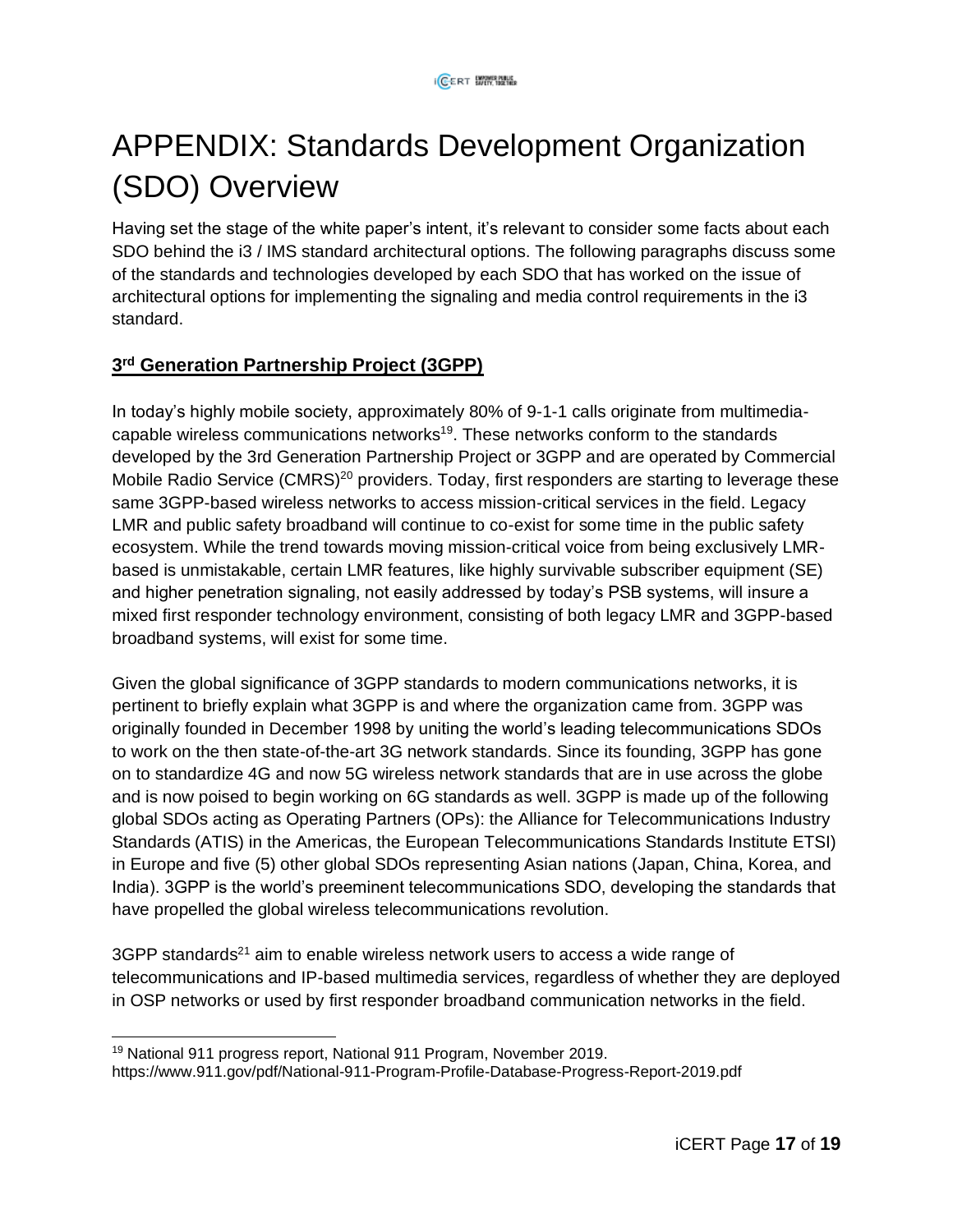Furthermore, 3GPP standards provide the capabilities and mechanisms required to offer high quality of service wireless communications (similar to that provided by fixed networks) and carrier-grade access for emergency and mission-critical services. In short, 3GPP standards have amply demonstrated their success as enablers of global communications of all types, including and especially mission-critical services $^{22}$  in recent years.

## **[Alliance for Telecommunications Industry Solutions \(ATIS\)](https://www.atis.org/)**

In November 2016 ATIS, one of the 3GPP signatory SDOs, created the first of a series of standards for the North American market detailing how to implement signaling and media control functions for NG9-1-1 systems using the IMS, an IP multimedia communications services architectural framework first standardized by 3GPP in Release 5 in 2003 (current 3GPP release version is Release 16, completed in the summer of 2020). IMS has been a part of Mobile Network Operator core networks for over 15 years and is a mature SIP multimedia session processing system. It provides a stable, IMS-based foundation upon which to build out the signaling and media control functions of NG9-1-1 systems, which are designed to replace legacy E9-1-1 infrastructure. The ATIS IMS-based NG ESN architecture borrows heavily from the i3 standard (discussed below), where appropriate. NG9-1-1 systems utilizing the ATIS standard for signaling and media control would nevertheless rely upon, the i3 standard for location and routing control. To be clear, the complementary nature of IMS and i3 allows the IMS-based standard to be used for signaling and media control functions within a complete NG ESN, while interoperating with Functional Elements built upon NENA standards for functions not specifically defined in the ATIS standard.

### **[National Emergency Number Association](https://www.nena.org/)**

Founded in 1982, NENA: The 9-1-1 Association, is recognized as a leading authority on Public Safety 9-1-1 communications, both nationally and internationally. NENA possesses extensive expertise in the development of standards used by the 9-1-1 industry for many years.

Among the standards developed by NENA is NENA i3 Standard for Next Generation 9-1-1, commonly simply referred to as NENA "i3." To-date, every state, regional, and / or local NG9-1- 1 procurement has involved a NENA i3-based solution. More specifically at a state level, 29 of 50 states have procured NG9-1-1 Next Generation Core Services, all based on the NENA i3 standard. $23$ 

The NENA i3 Architecture Working Group developed NENA-STA-010 standard for NG9-1-1 to provide, among other features, the base set of core services required to process and interconnect emergency calls from commercial carriers destined for PSAPs. The PSAPs, in turn, use the information provided by 9-1-1 callers to dispatch emergency first responders to assist these callers. The i3 standard is based on IETF Request For Comments (RFCs), as the 3GPP

<sup>&</sup>lt;sup>23</sup> https://www.911.gov/pdf/National\_911\_Program\_NG911\_Interstate\_Playbook\_Chapter\_4.pdf